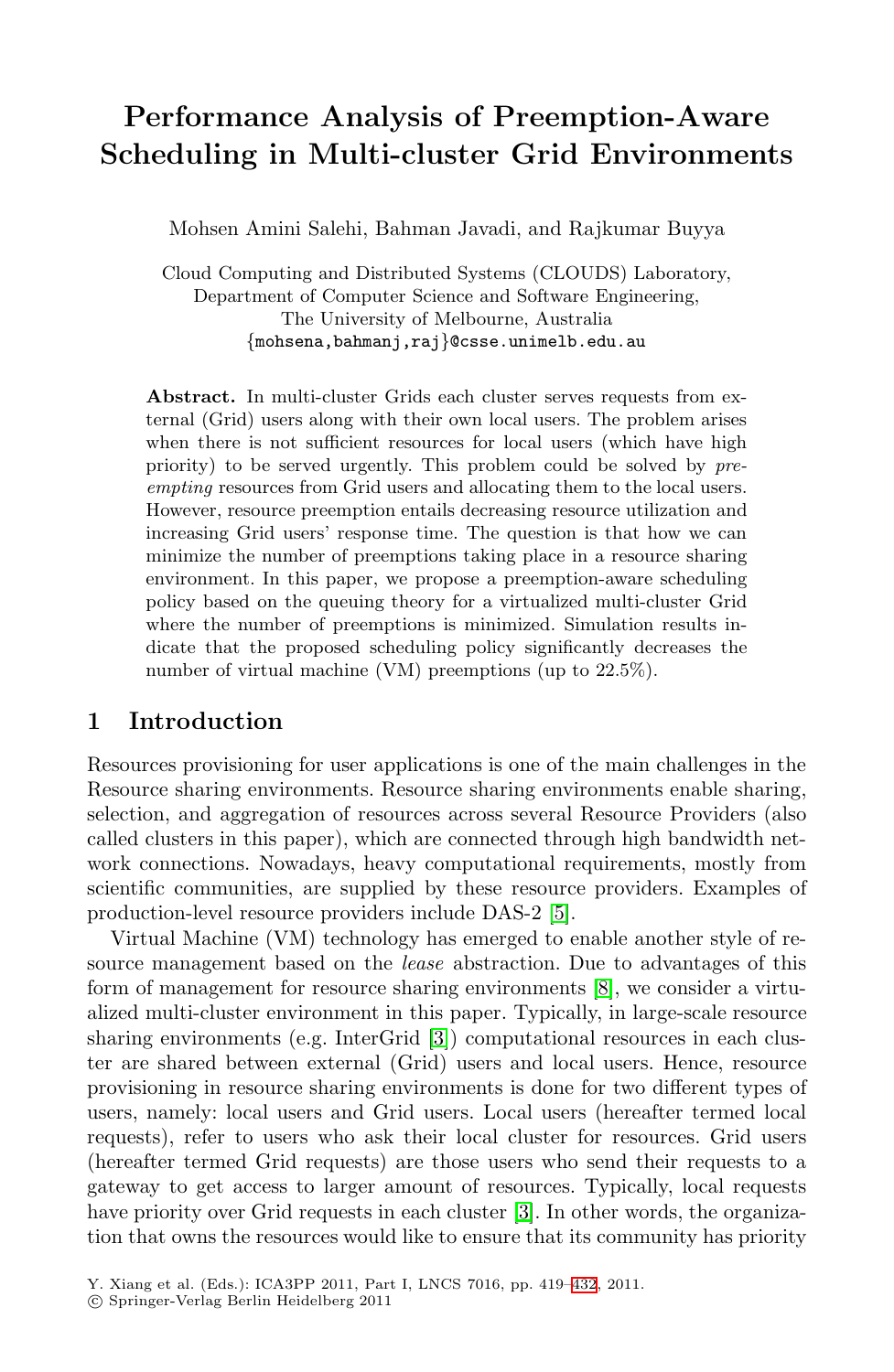access to the resources. In this circumstance, Grid requests are welcome to use resources if they are available. Nonetheless, Grid requests should not delay the execution of local requests.

In our previous research [\[2\]](#page-12-1), we proposed preemption of Grid requests in favor of local requests to remove this contention. We demonstrated that preemption decreases waiting time for local requests. However, the side-effects of preemption is twofold:

- **–** From the system owner perspective, preemption imposes a considerable overhead to the underlying system and degrades resource utilization. This overhead is more notable in circumstances that VMs are used for resource provisioning [\[8\]](#page-13-1).
- **–** From the Grid user perspective, preemption increases the response time of the Grid requests.

Therefore, the main problem we are dealing with in this research is how to decrease the number of preemptions that take place in a multi-cluster Grid environment.

In this paper, we propose a preemption-aware scheduling policy for a virtualized multi-cluster Grid that distributes Grid requests amongst different clusters in a way that the number of preemptions minimizes. The proposed policy is based on the stochastic analysis of routing in parallel non-observable queues. This policy is not dependent to the availability information of the clusters and does not impose any overhead to the system. In summary our paper makes the following contributions:

- **–** Proposing analytical queuing model based on the routing in parallel nonobservable queues.
- **–** Adapting the proposed analytical model to a preemption-aware scheduling policy.
- **–** Evaluating the proposed scheduling policy under realistic workload models.

We consider this problem in the context of InterGrid. In the InterGrid each request has a type, number of VMs, duration, and the deadline (optional). We consider several types of Grid requests in InterGrid. These Grid requests can broadly be classified as Best-Effort (BE) and Deadline-Constraint (DC) requests. BE Grid requests can be preempted in favor of local requests. If there is not enough resources to start BE requests, they are scheduled in the first available time-slot. DC Grid requests cannot be preempted if the deadline is tight. Additionally, DC requests are rejected if there is not enough resources for them to start. BE Grid requests can be either *Cancelable:* which can be started at any time and is terminated in the case of preemption; or *Suspendable:* which can be started at any time and is rescheduled in later time-slot in the case of preemption. DC Grid requests can be *Migratable:* which are sent to another cluster inside the same Grid in the case of preemption; or *Non-preemptive:* which cannot be preempted at all. We also consider local requests of a cluster as Non-preemptive requests [\[2\]](#page-12-1).

The rest of this paper is organized as follows: Proposed analytical queuing model is described in Section [2](#page-2-0) which is followed by the preemption-aware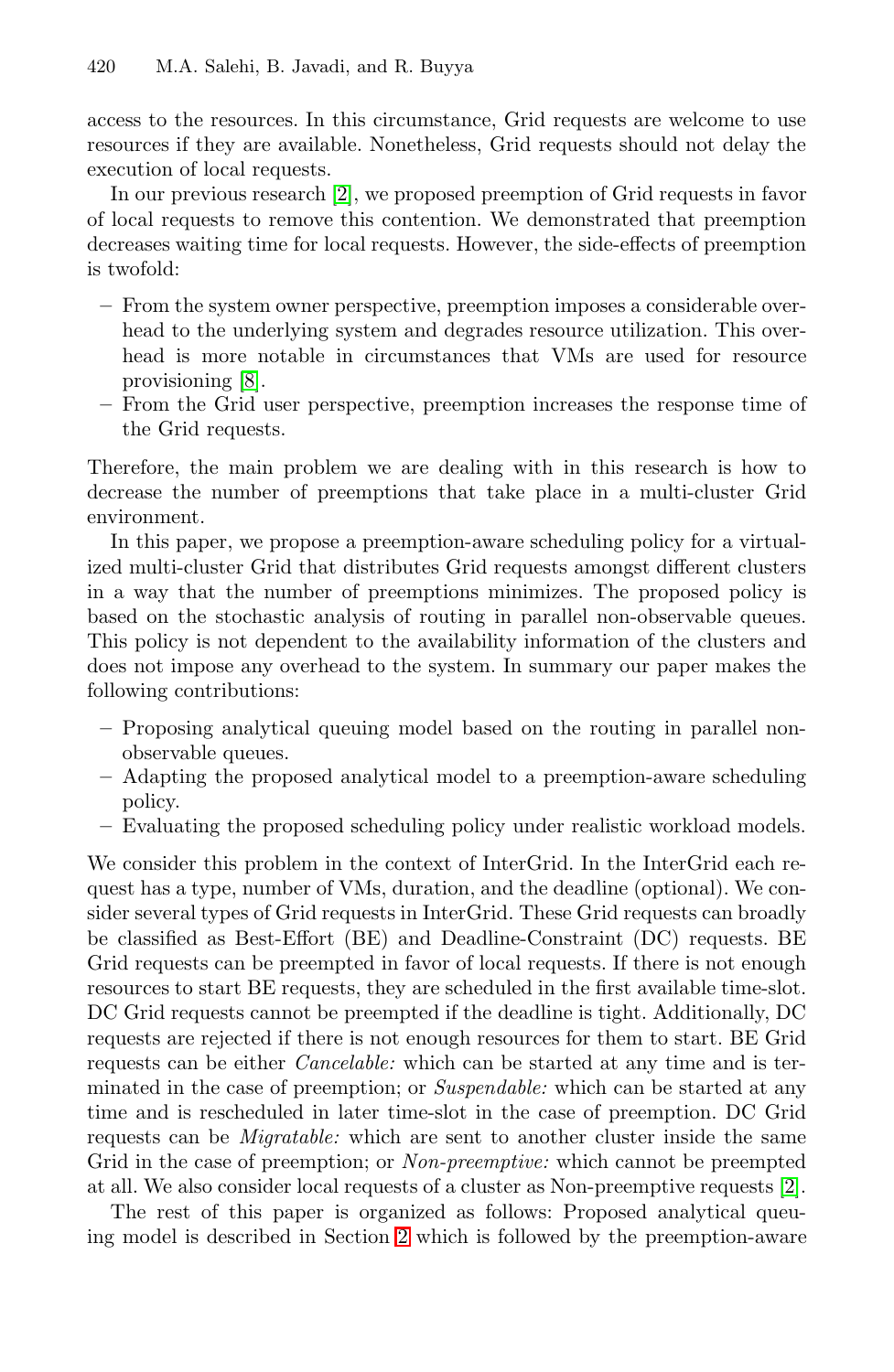scheduling policy in Section [3.](#page-5-0) Performance of the proposed policy is reported in Section [4.](#page-6-0) Then, in Section [5](#page-11-0) related research work are introduced. Finally, conclusion and future works are provided in Section [6.](#page-12-2)

## <span id="page-2-0"></span>**2 Analytical Queuing Model**

In this section we describe the analytical modeling of preemption in a multicluster Grid environment based on routing in parallel queues. This section is followed by proposing a scheduling policy in IGG (gateway) built upon the analytical model provided in this part.

The queuing model that represents a gateway along with several non-dedicated clusters (i.e. clusters with shared resources between local and Grid requests) is depicted in Figure. [1.](#page-2-1) According to this figure, there are *N* clusters in a Grid where each cluster *j* receives requests from two independent sources. One source is a stream of local requests with arrival rate  $\lambda_i$  and the other source is a stream of Grid requests which are sent by the gateway with arrival rate  $\hat{A}_j$ . The gate-way receives Grid requests from other peer gateways [\[3\]](#page-12-0)  $(G_1, ..., G_g)$  in Figure 1. Therefore, Grid request arrival rate to the gateway is  $\Lambda = \Lambda_1 + \Lambda_2 + ... + \Lambda_q$ where *g* indicates the number of gateways that potentially can send Grid requests to the gateway. Submitted local requests to cluster *j* must be executed on cluster *j* unless the requested resources is occupied by another local request or a non-preemptable Grid request. The first and second moment of service time of local requests in cluster *j* are  $\tau_i$  and  $\mu_i$ , respectively. On the other hand, a Grid request can be allocated to any cluster but it might get preempted later on. We consider  $\theta_j$  and  $\omega_j$  as the first and second moment of service time of Grid requests on cluster  $j$ , respectively. For the sake of clarity, Table [1](#page-3-0) gives the list of symbols we use in this paper along with their meaning. Indeed, the analytical model aims at distributing the total original arrival rate of Grid requests  $(\Lambda)$  amongst clusters. In this situation if we consider each cluster as a single queue and the gateway as a meta-scheduler that redirects each incoming Grid request to one of the clusters, then the problem of scheduling Grid requests in the gateway can be considered as a routing problem in distributed parallel queues.



<span id="page-2-1"></span>**Fig. 1.** Queuing model for resource provisioning in a Grid with *N* clusters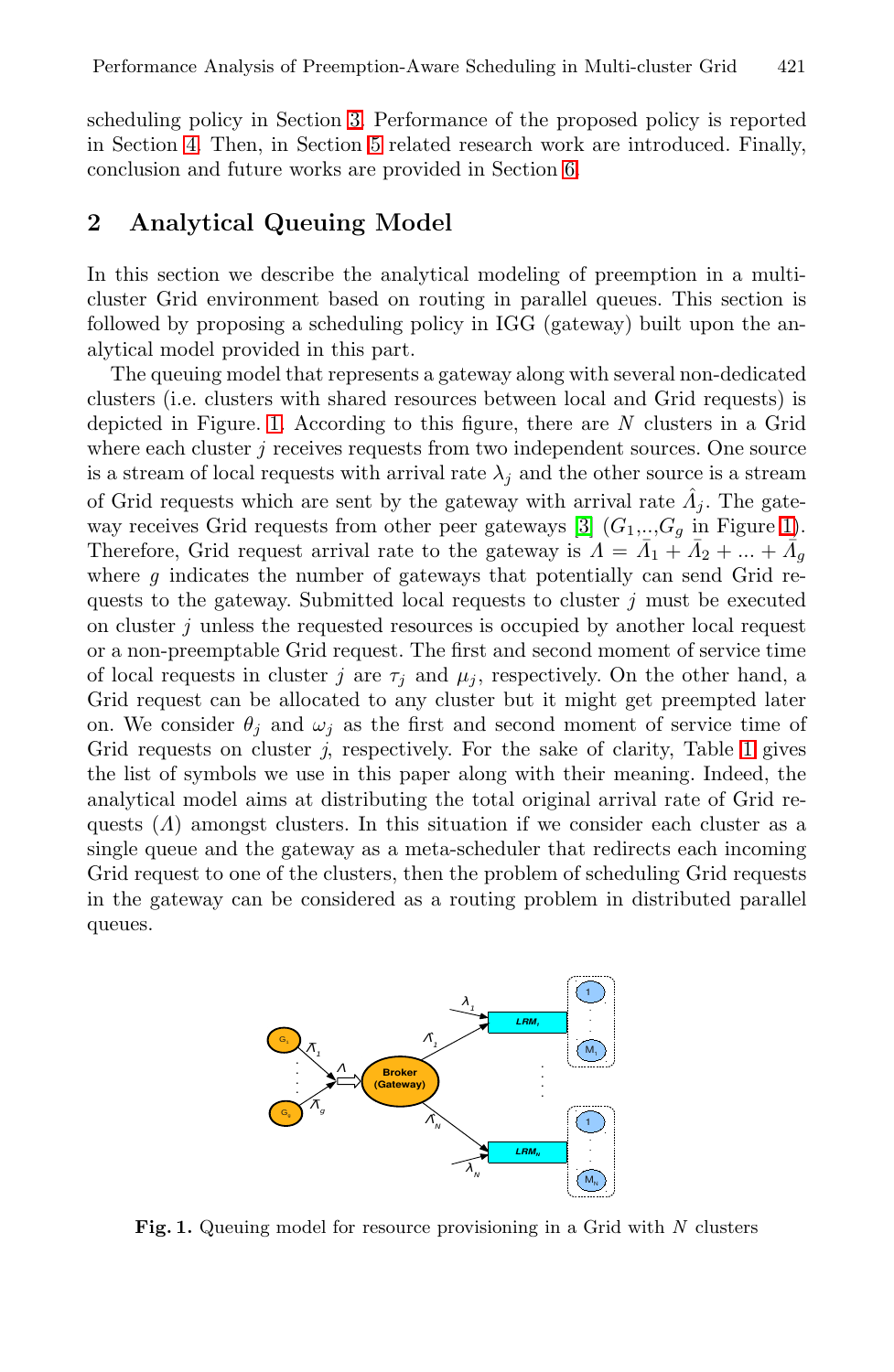**Table 1.** Description of symbols used in the queueing model

<span id="page-3-0"></span>

|                            | <b>Symbol Description</b>                                                 |
|----------------------------|---------------------------------------------------------------------------|
| Ν                          | Number of clusters                                                        |
| $M_i$                      | Number of computing elements in cluster j where $1 \leq j \leq N$         |
| $\bar{A}_j$<br>$\hat{A}_j$ | Original arrival rate of Grid requests to cluster $j$                     |
|                            | Arrival rate of Grid requests to cluster <i>i</i> after load distribution |
| $\Lambda$                  | $=\sum_{i=1}^{g} \bar{A}_i = \sum_{i=1}^{N} \hat{A}_i$                    |
| $\theta_i$                 | Average service time of a Grid request on cluster $j$                     |
| $\omega_i$                 | Second moment of Grid requests service time on cluster j                  |
| $\gamma_i$                 | $=\theta_i \cdot A_i$                                                     |
| $R_i$                      | Average response time of Grid requests on cluster $j$                     |
| $\lambda_i$                | Arrival rate of local requests to cluster j                               |
| $\kappa_i$                 | Arrival rate of local requests plus Grid requests to cluster j            |
| $\tau_i$                   | Average service time of local requests on cluster $j$                     |
| $\mu_j$                    | Second moment of local requests service time on cluster $j$               |
| $\rho_i$                   | $=\tau_i\cdot\lambda_i$                                                   |
| $m_i$                      | $=\frac{\tilde{A}_j}{\kappa_i}\omega_j+\frac{\lambda_j}{\kappa_i}\mu_j$   |
| $u_i$                      | Utilization of cluster $j (= \gamma_i + \rho_i)$                          |
| $r_i$                      | Average response time of local requests on cluster $j$                    |
| $\eta_i$                   | Number of VM preemptions that happen in cluster $j$                       |
| Т                          | Average response time of all Grid requests                                |
| $T_i$                      | Average response time of Grid requests on cluster $j$                     |

Considering the mentioned situation, the goal of the scheduling in the gateway is to schedule the Grid requests amongst the clusters in a way that minimizes the overall number of VM preemptions in a Grid. Therefore, our primary objective function can be expressed as follows:

$$
\min \sum_{j=1}^{N} \eta_j \tag{1}
$$

However, minimizing the response time of requests is easier than the number of preemptions in such a system. Furthermore, more researches have been undertaken in similar circumstances to minimize the response time.

The most related research has been carried out by Li [\[6\]](#page-13-3). He has analyzed the load distribution problem in a cluster in the presence of two types of requests namely, local (dedicated) and Grid (generic) requests. Nonetheless, Li's goal of optimization is minimizing the response time of Grid (generic) requests whereas our goal is minimizing the overall number of preemptions. The other significant difference is that Li has solved the problem for a single cluster whereas our problem is in the context of a multi-cluster Grid. Li has mentioned the analysis of a multi-cluster system as a future direction of his work. From this perspective, our research can be considered as the future work of Li's research.

Although there are even more differences between our problem and the problem investigated by Li, we believe that this analysis can still be modified and applied to solve our problem. More specifically, from the results of some initial experiments as well as results of our previous research [\[2\]](#page-12-1) we noticed an association between response time and number of VM preemptions in the system. To assess the strength of association between response time and number of VM preemptions we performed regression analysis between the two factors. Result of the regression analysis shows a positive correlation between number of VM preemptions in a cluster and response time of Grid requests (regression equation: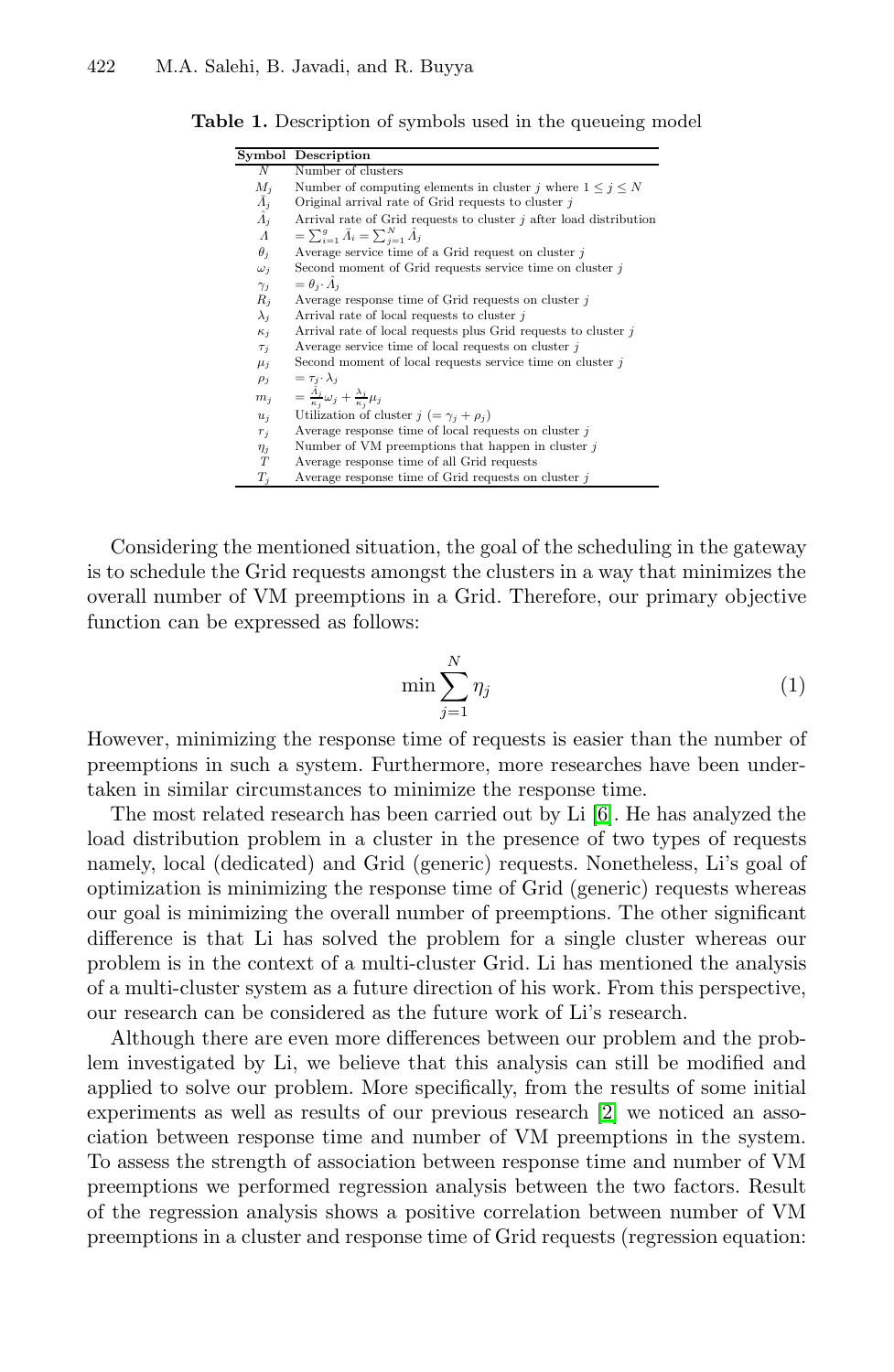$R = 3.09 + 0.012\eta$  where R and  $\eta$  indicate the response time of Grid requests and number of VM preemptions). The regression analysis acknowledges that decreasing response time can be also applied for the purpose of minimizing the number of VM preemptions. Details of the modified analysis is discussed over the next paragraphs.

To minimize the average response time of Grid requests we should minimize:

<span id="page-4-1"></span>
$$
T = \frac{1}{A} \sum_{j=1}^{N} \hat{A}_j \cdot T_j \tag{2}
$$

where the constraint is:  $\hat{A}_1 + \hat{A}_2 + ... + \hat{A}_N - A = 0$ . The response time of Grid requests for each cluster  $j(T_i)$  is worked out based on Equation [3](#page-4-0) by assuming each cluster *j* as an  $M/G/1$  queue [\[6\]](#page-13-3):

<span id="page-4-0"></span>
$$
T_j = \frac{1}{1 - \rho_j} \left( \theta_j + \frac{\kappa_j m_j}{2(1 - u_j)} \right) \tag{3}
$$

Lagrange multiplier method is used to minimize Equation [2.](#page-4-1) By solving the above minimization problem, input arrival rate of each cluster is calculated based on the Equation [4:](#page-4-2)

<span id="page-4-2"></span>
$$
\hat{\Lambda}_j = \frac{(1-\rho_j)}{\theta_j} - \frac{1}{\theta_j} \sqrt{\frac{(1-\rho_j)(\omega_j(1-\rho_j)) + \theta_j \lambda_j \mu_j}{2\theta_j(1-\rho_j)z + (\omega_j - 2\theta_j^2)}}
$$
(4)

where *z* is the Lagrange multiplier.

Considering that  $\Lambda = \hat{\Lambda}_1 + \hat{\Lambda}_1 + ... + \hat{\Lambda}_N$ , then *z* can be calculated using the following Equation:

<span id="page-4-3"></span>
$$
\sum_{j=1}^{N} \frac{1}{\theta_j} \sqrt{\frac{(1-\rho_j)(\omega_j(1-\rho_j)) + \theta_j \lambda_j \mu_j}{2\theta_j(1-\rho_j)z + (\omega_j - 2\theta_j^2)}}
$$

$$
= \left(\sum_{j=1}^{N} \frac{(1-\rho_j)}{\theta_j}\right) - A
$$
(5)

In fact, Equation [5](#page-4-3) expresses the relation between different parameters of the system in which *z* is unknown. By solving Equation [5](#page-4-3) for all clusters and working out *z*, Equation [4](#page-4-2) can be solved. However, finding a generic closed form solution in Equation [5](#page-4-3) for finding *z* is impossible. Nonetheless, a numerical solution can be found by searching *z* in range of [*lb*,*ub*] using a bisection algorithm [\[6\]](#page-13-3). For this purpose, considering that  $\Lambda_i \geq 0$  and from Equation [4](#page-4-2) we can infer that:

$$
z \ge \frac{\lambda_j \mu_j}{2(1 - \rho_j)^2} + \frac{\theta_j}{(1 - \rho_j)}
$$
(6)

Therefore, for all  $1 \leq j \leq N$  the lower bound (*lb*) of the interval is:

$$
lb = \max_{j=1}^{N} \left( \frac{\lambda_j \mu_j}{2(1-\rho_j)^2} + \frac{\theta_j}{(1-\rho_j)} \right)
$$
(7)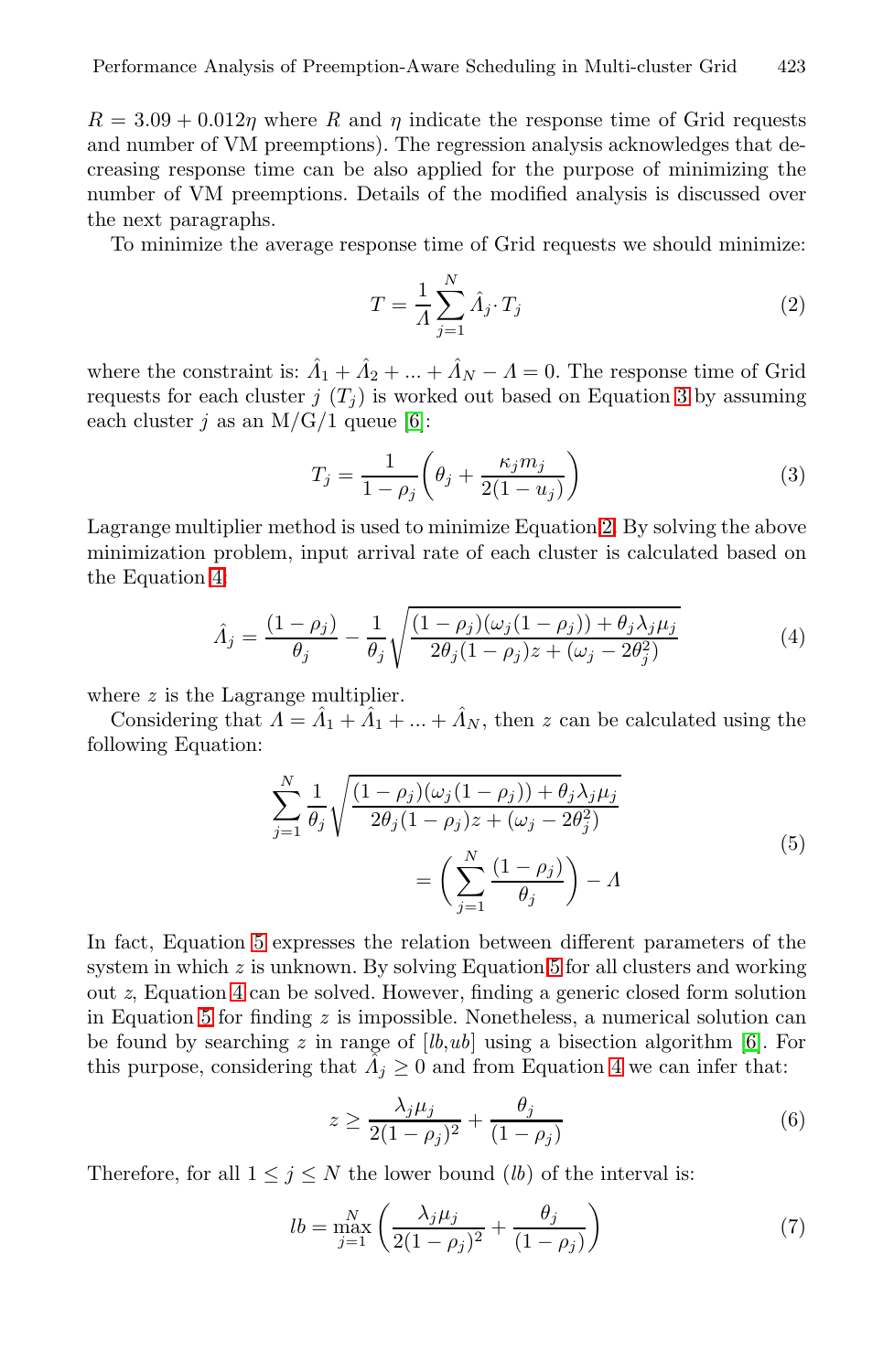If we define  $\phi_i(z)$  according to Equation [8:](#page-5-1)

<span id="page-5-1"></span>
$$
\phi_j(z) = \frac{1}{\theta_j} \sqrt{\frac{(1 - \rho_j)(\omega_j(1 - \rho_j)) + \theta_j \lambda_j \mu_j}{2\theta_j(1 - \rho_j)z + (\omega_j - 2\theta_j^2)}}
$$
(8)

and considering Equation [5,](#page-4-3) then we have:

<span id="page-5-3"></span>
$$
\sum_{j=1}^{N} \phi_j(lb) \ge \left(\sum_{j=1}^{N} \frac{(1-\rho_j)}{\theta_j}\right) - \Lambda
$$
\n(9)

The upper bound also can be worked out based on Equation [10.](#page-5-2) *ub* can be reached by doubling *lb* up until the condition is met.

<span id="page-5-2"></span>
$$
\sum_{j=1}^{N} \phi_j(ub) \le \left(\sum_{j=1}^{N} \frac{(1-\rho_j)}{\theta_j}\right) - A \tag{10}
$$

If condition in Equation [9](#page-5-3) is not met, then we have to decrease *lb* by removing clusters which are heavily loaded. Load of a cluster *j* is comprised of local requests that have been arrived and Grid requests which are already assigned to the cluster. The load can be calculated as follows.

<span id="page-5-4"></span>
$$
\psi_j = \frac{\lambda_j \mu_j}{2(1 - \rho_j)^2} + \frac{\theta_j}{(1 - \rho_j)}
$$
\n(11)

For the sake of simplicity, in Equation [12](#page-5-4) we have assumed that  $\psi_1 \leq \psi_2 ... \leq \psi_N$ .

$$
\sum_{j=1}^{k} \phi_j(\psi_k) \ge \left(\sum_{j=1}^{k} \frac{(1-\rho_j)}{\theta_j}\right) - A \tag{12}
$$

It is worth mentioning that values bigger than *k* would not receive any Grid request from the gateway (i.e.  $\hat{A}_{k+1} = \hat{A}_{k+2} = ... = \hat{A}_N = 0$ ).

## <span id="page-5-0"></span>**3 Preemption-Aware Scheduling Policy**

In this section we discuss how the analysis mentioned in previous section can be adapted as the scheduling policy for Grid requests inside IGG.

In fact, the analysis provided in Section [2](#page-2-0) was based on some widely used assumptions. However, some of these assumptions do not hold for case of the multi-cluster that we are investigating. In the analysis we assumed that:

- **–** each cluster was an M/G/1 queue. However, in InterGrid we are investigating each cluster as a  $G/G/M_i$  queue.
- **–** all requests needed one VM. However, in InterGrid we consider requests that need several VMs for a certain amount of time.
- **–** local requests could preempt Grid requests. However, in InterGrid not all Grid requests are preemptable. In fact, if the Grid request is *Non-Preemptable*, it cannot be preempted by local requests.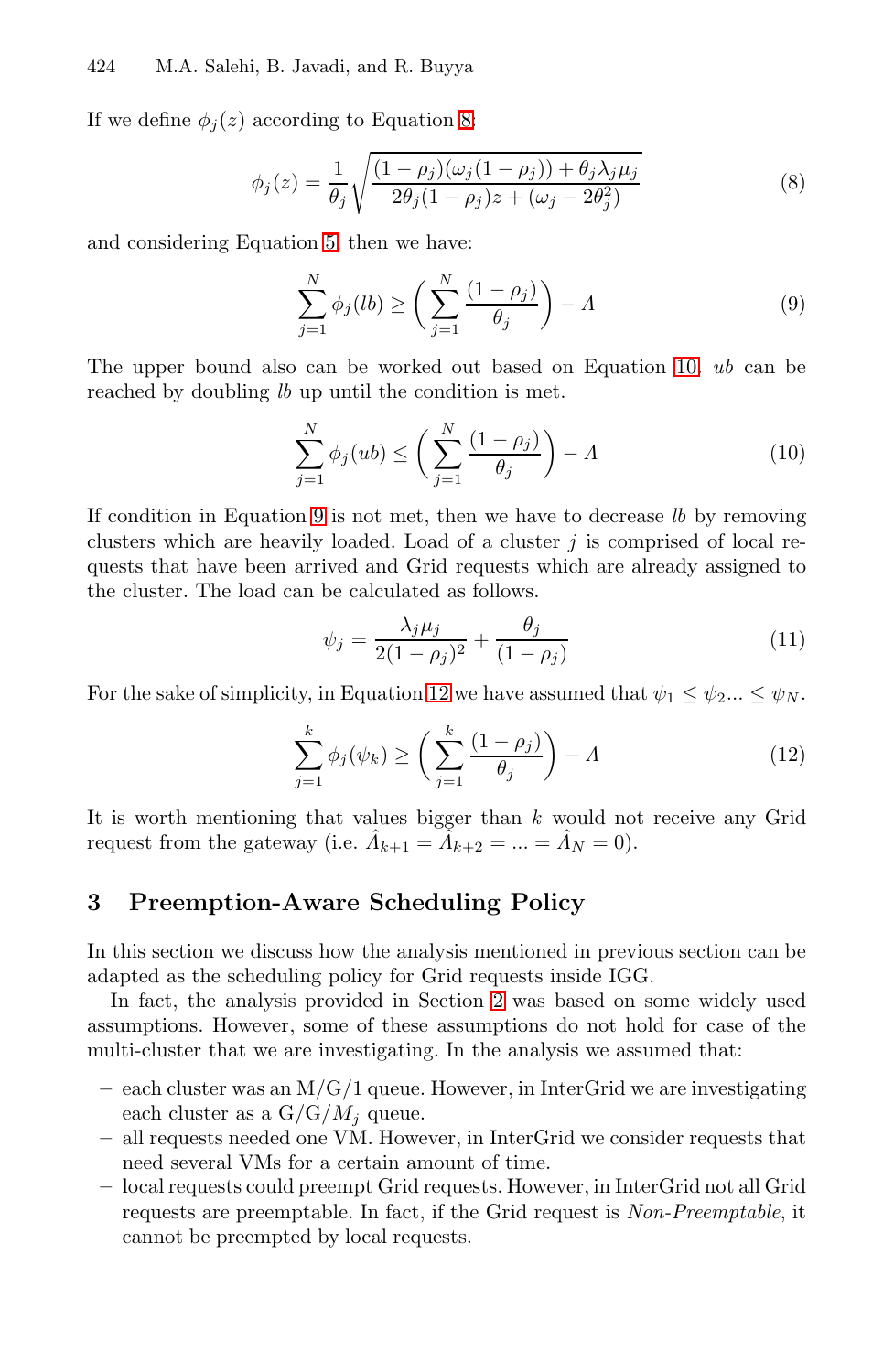**–** each queue is run in FCFS fashion. However, in order to improve the resource utilization we consider conservative backfilling method in the local schedulers.

Considering the above differences, we do not expect that the preemption-aware scheduling policy performs optimally. In fact, we are trying to examine how efficient the above analysis would be by substituting the above assumptions with some approximations.

To adapt the analysis in a way that covers requests that need several VMs we modify the service time of Grid requests on cluster *j*  $(\theta_i)$  and local requests on cluster  $j(\tau_i)$  in the following way:

$$
\theta_j = \frac{\bar{v}_j \cdot \bar{d}_j}{M_j s_j} \tag{13}
$$

$$
\tau_j = \frac{\bar{\zeta}_j \cdot \bar{\varepsilon}_j}{M_j s_j} \tag{14}
$$

where  $\bar{v}_j$  and  $\bar{d}_j$  show the average number of VMs needed and average duration<br>of Grid negative  $\bar{\xi}$  and  $\bar{\xi}$  about the average number of VMs needed and average of Grid requests.  $\bar{\zeta}_j$  and  $\bar{\varepsilon}_j$  show the average number of VMs needed and average duration of local requests. Finally,  $s_j$  shows the processing speed in cluster *j*. This change also affects second moment of service time for both local and Grid requests. We can use coefficient of variance  $(CV = StDev/Mean)$  to obtain the modified second moment. Assuming that *CV* is given, the second moment of service time for Grid and local requests on cluster *j* is calculated according to Equation [15](#page-6-1) and [16,](#page-6-2) respectively.

<span id="page-6-1"></span>
$$
\omega_j = (\alpha_j \cdot \theta_j)^2 + \theta_j^2 \tag{15}
$$

$$
\mu_j = (\beta_j \cdot \tau_j)^2 + \tau_j^2 \tag{16}
$$

<span id="page-6-2"></span>where  $\alpha_j$  and  $\beta_j$  show the *CV* of Grid requests and local requests service time on cluster  $j$  respectively. The preemption-aware scheduling policy  $(PAP)$ , which is built upon analysis of Section [2,](#page-2-0) is shown in the form of pseudo-code in Algo-rithm [1.](#page-7-0) According to Algorithm [1,](#page-7-0) at first  $\psi$  is calculated for all clusters. Then, in steps 3 to 9, to exclude the heavily loaded clusters, clusters are sorted based on the  $\psi$  value in the ascending order. Then, the value of  $k$  is increased up until condition defined in Equation [12](#page-5-4) (step 6) is met. *ub* is found by starting from <sup>2</sup>· lb and is doubled up until condition in step 12 is met. Steps 14-19 show the bisection algorithm mentioned in Section [2](#page-2-0) for finding proper value for *z*. Finally, in steps 20 and 21 the arrival rate to each cluster is determined. Steps 22 and 23 guarantee that clusters  $k + 1$  to N, which are heavily loaded, do not receive any Grid request.

## <span id="page-6-0"></span>**4 Performance Evaluation**

#### **4.1 Experimental Setup**

We use GridSim a discrete event simulator, to evaluate performance of the scheduling policies. We consider a Grid with 3 clusters with 32, 64, and 128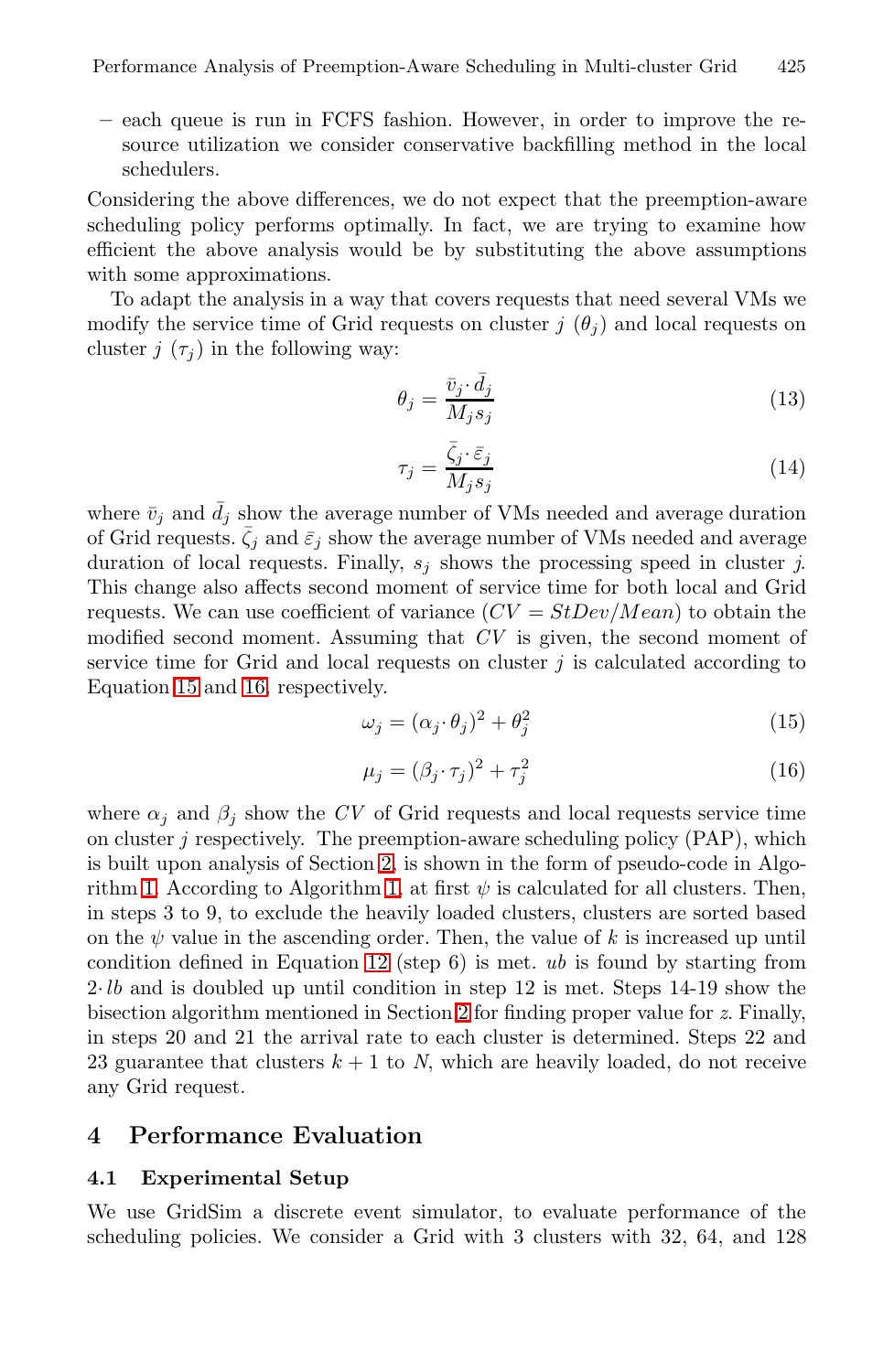### **Algorithm 1.** Preemption-Aware Scheduling Policy (PAP)

**Input**:  $\bar{A}_j$ , $\theta_j$ , $\omega_j$ , $\lambda_j$ , $\tau_j$ , $\mu_j$ , for all  $1 \leq j \leq N$ . **Output**:  $(\hat{A}_i)$  load distribution of Grid requests to different clusters, for all  $1 \leq j \leq N$ . **1** for  $j \leftarrow 1$  to  $N$  do **2**  $\psi_j = \frac{\lambda_j \mu_j}{2(1-\rho_j)^2} + \frac{\sigma_j}{(1-\rho_j)};$ **3** Sort  $(\psi)$ ;  $4 \; k \leftarrow 1;$ **5** while  $k < N$  do **6 if**  $\sum_{j=1}^{k} \phi_j(\psi_k) \ge \left(\sum_{j=1}^{k} \frac{(1-\rho_j)}{\theta_j}\right)$ θ*j*  $- A$  **then 7** break; **8 else 9**  $k \leftarrow k + 1;$ 10  $lb \leftarrow \psi_k$ ; 11  $ub = 2 * lb$ ; **12 while**  $\sum_{j=1}^{k} \phi_j(ub) > \left(\sum_{j=1}^{k} \frac{(1-\rho_j)}{\theta_j}\right)$ θ*j* − Λ **do 13**  $ub = 2 * ub;$ **14 while**  $ub - lb > ε$  **do** 15  $z \leftarrow (lb + ub)/2;$ **16 if**  $\sum_{j=1}^{k} \phi_j(z) \ge \left(\sum_{j=1}^{k} \frac{(1-\rho_j)}{\theta_j}\right)$ θ*j*  $- A$  **then 17** lb ← z; **18 else** 19  $\vert \quad \vert \quad ub \leftarrow z;$ **20 for**  $j \leftarrow 1$  **to**  $k$  **do 21**  $\hat{A}_j = \frac{(1-\rho_j)}{\theta_j} - \frac{1}{\theta_j}$  $\sqrt{\frac{(1-\rho_j)(\omega_j(1-\rho_j))+\theta_j\lambda_j\mu_j(1-\rho_j)}{20(1-\omega_j(1-\rho_j))}}$ <sup>2</sup>θ*<sup>j</sup>* (1*−*ρ*<sup>j</sup>* )z+(ω*j−*2θ<sup>2</sup> *<sup>j</sup>* ) ; **22** for  $j \leftarrow k+1$  to N do **23**  $A_j = 0;$ 

<span id="page-7-0"></span>nodes with homogeneous computing speed  $s_i = 1000$  MIPS for all clusters. Each cluster is managed by an LRM and a conservative backfilling scheduler. Clusters are interconnected using a 1000 Mbps network bandwidth. We assume all nodes of each cluster as a single core with one VM. The maximum number of VMs in the generated requests of each cluster does not exceed the number of nodes in that cluster. We consider size of each VM, 1024 MB [\[10\]](#page-13-4). The overhead time imposed by preempting VMs varies based on the type of Grid leases involved in preemption [\[8\]](#page-13-1). For *Cancelable* leases the overhead is the time needed to terminate the lease and shutdown its VMs. This time is usually much lower than the time needed for suspending or migrating leases [\[8\]](#page-13-1). In our experiments, suspension time  $(t<sub>s</sub>)$  and resumption time  $(t<sub>r</sub>)$  are 160 and 126 seconds, respectively [\[8\]](#page-13-1). The time overhead for transferring (migrating) a VM with similar configuration is 165 seconds [\[10\]](#page-13-4).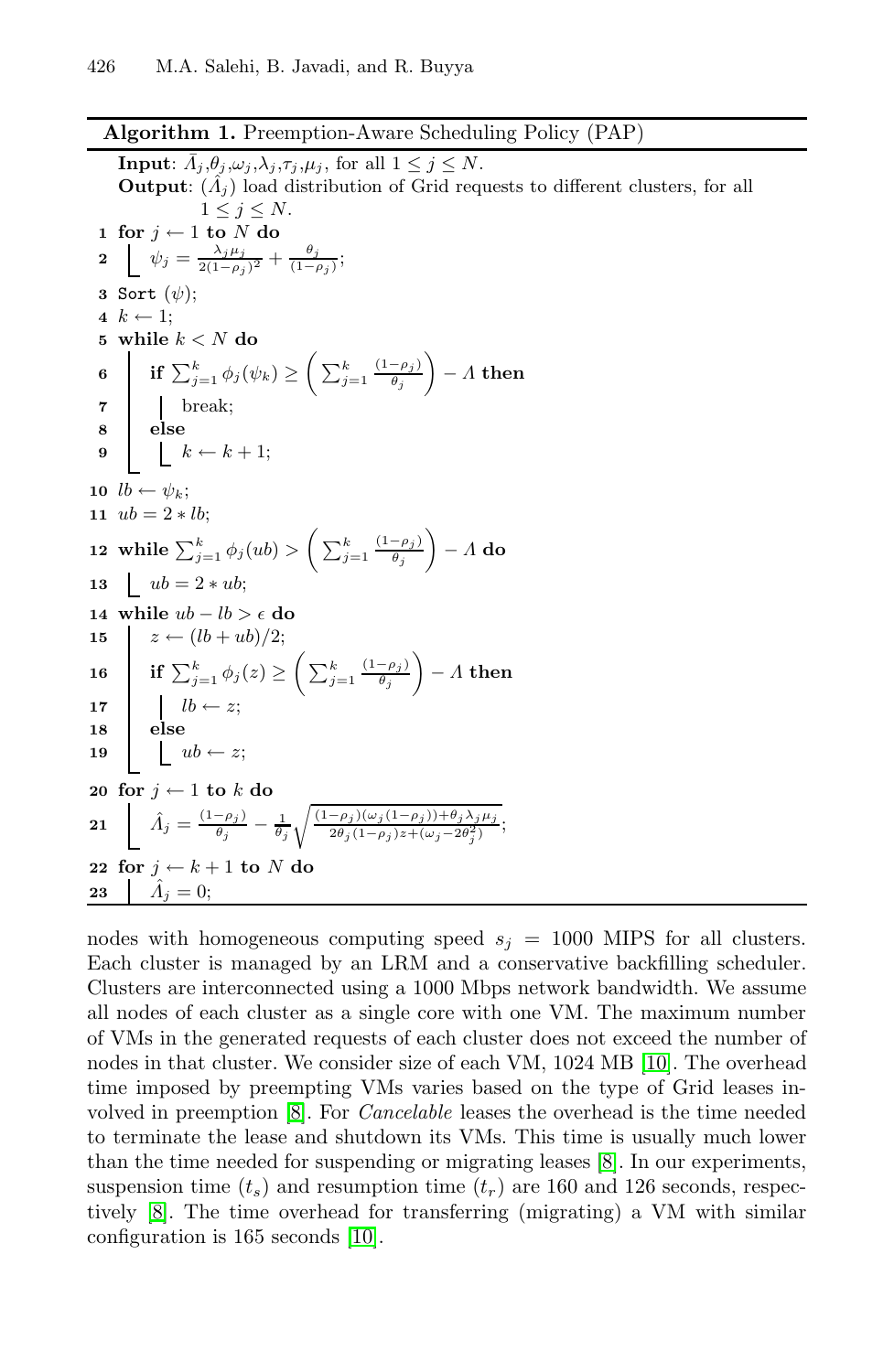**Baseline Policies.** For the sake of comparison, we evaluate the proposed scheduling policy (PAP) against other two policies which are described below:

- **–** Round Robin Policy (RRP): In this policy IGG distributes Grid requests between different clusters of a Grid in a round-robin fashion with a deterministic sequence. Formally, this policy is demonstrated as  $\Lambda_i = \Lambda/N$
- **–** Least Rate Policy (LRP): In this policy the rate of Grid requests submitted to each cluster has inverse relation with arrival rate of local requests to that cluster. In other words, clusters that have larger rate of incoming local requests would be assigned less number of Grid requests by IGG. Formal presentation of the policy is as  $\hat{A}_j = (1 - \frac{1}{\sum_{j=1}^{n} A_j})$  $\frac{\lambda_j}{\sum_{j=1}^N \lambda_j}$ )·  $\Lambda$

We have also implemented PAP with the following details:

- We assumed that in step [1](#page-7-0)4 of Algorithm 1 the precision is  $1 \ (\epsilon = 1)$ .
- **–** In Equations [15](#page-6-1) and [16,](#page-6-2) to work out the second moment of service time for local and Grid requests, we assumed that in all clusters  $\alpha_j = \beta_j = 1$  (i.e. *CV* of service time for both Grid and local requests is 1).
- **–** We believe that users mostly request for Suspendable and Nonpreemptable types. Therefore, in the experiments we consider: BE-Suspendable:40%; BE-Cancelable:10%; DC-Nonpreemptable:40%; and DC-Migratable:10%. These request types are uniformly distributed in Grid requests.

**Workload Model.** In the experiments conducted, DAS-2 workload model [\[5\]](#page-13-0) has been configured to generate two-day-long workload of parallel requests. This workload model is based on the DAS-2 multi-cluster in the Netherlands.

We intend to study the behavior of different policies when they face workloads with different characteristics. More specifically, we study situations where Grid requests have:

- **–** different number of requested VMs: In this case for Grid requests, we keep average *duration=30* minutes and average *arrival rate=1.0*.
- **–** different request duration: In this case for Grid requests, we keep average *number of VMs=3.0* and average *arrival rate=1.0*.
- **–** different arrival rate: In this case for Grid requests, we keep average *number of VMs=3.0* and average *duration=30* minutes.

Each experiment is performed on each of these workloads separately for 30 times and the average of the results is reported. To generate these workloads, we modify parameters of DAS-2 model. Local and Grid requests have different distributions in each cluster. Based on the workload characterization [\[5\]](#page-13-0), the inter-arrival time, request size, and request duration follow Weibull, two-stage Loguniform, and Lognormal distributions, respectively. These distributions with their parameters are listed in Table [2.](#page-9-0)

### **4.2 Experimental Results**

**Number of VM Preemptions.** As mentioned earlier, both resource owners and users benefit from fewer VM preemptions. From the resource owner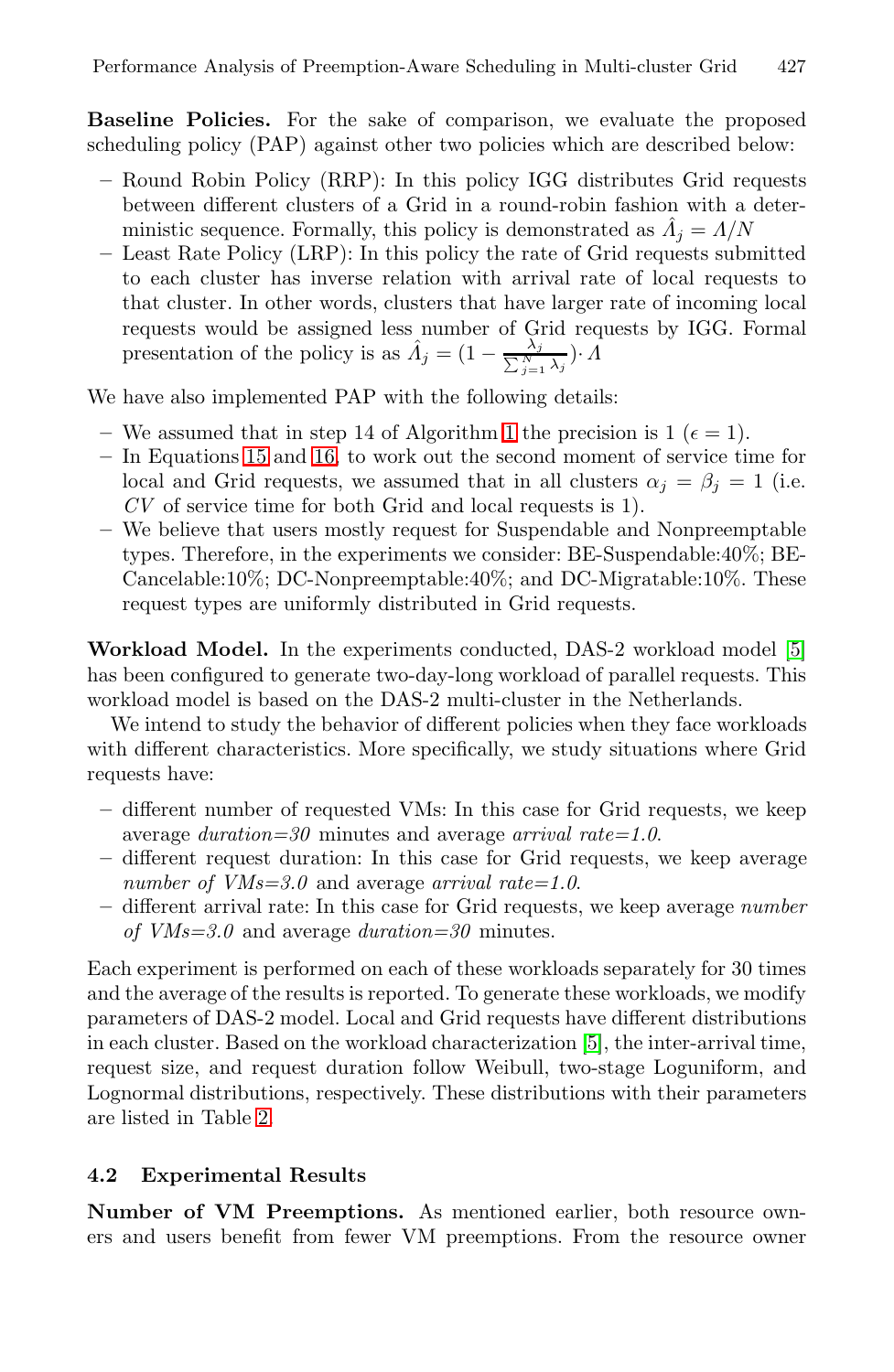|                            |            | <b>Input ParameterDistributionValues Grid Requests</b>                            | Values Local Requests         |
|----------------------------|------------|-----------------------------------------------------------------------------------|-------------------------------|
| No. of VMs                 | Loguniform | $[(l = 0.8, 1.5 \le m \le 3, h = 5, q = 0.9)]$ $(l = 0.8, m = 3, h = 5, q = 0.9)$ |                               |
| Request Duration Lognormal |            | $(1.5 \le a \le 2.6, b = 1.5)$                                                    | $(a = 1.5, b = 1.0)$          |
| Inter-arrival Time Weibull |            | $(0.7 \le \alpha \le 3.6 = 0.5)$                                                  | $(\alpha = 0.7, \beta = 0.4)$ |
| $P_{one}$                  | N/A        | $0.2\,$                                                                           | 0.3                           |
| $P_{now2}$                 | N/A        | 0.5                                                                               | 0.6                           |
|                            |            |                                                                                   |                               |

<span id="page-9-0"></span>**Table 2.** Input parameters for the workload model

perspective, fewer preemption leads to less overhead for the underlying system and improves the utilization of resources. From the user perspective, however, preempting Grid leases has different impacts based on the lease types. For Suspendable and Migratable leases, preemption leads to increasing completion time. For Cancelable leases preemption results in terminating that lease. Since users of different lease types have distinct expectation from the system, it is not easy to propose a common criterion to measure user satisfaction. Nonetheless, all types of leases Grid users suffer from lease preemption. Therefore, we believe that the number of VM preemptions in a Grid is a generic enough metric to express Grid users' satisfaction. In this experiment we report the number of VMs getting preempted by applying different scheduling policies. As we can see in all sub-figures of Figure [2,](#page-9-1) the number of VMs preempted almost linearly increases by increasing the average number of VMs (Figure [2\(a\)\)](#page-9-2), duration (Figure [2\(b\)\)](#page-9-3), and arrival rate of Grid requests (Figure  $2(c)$ ).

In all cases PAP outperforms other policies specially when the average number of VMs increases or when duration of Grid requests increases. Nonetheless, we observe less difference between the PAP and two other policies when the inter-arrival time of Grid requests increases (Figure  $2(c)$ ). In all cases the difference between PAP and other policies become more significant when there is more load in the system which shows the efficiency of PAP when the system is heavily loaded. In the best situation (in Figure [2\(b\)](#page-9-3) where the average duration of Grid requests is 55 minutes) we observe that PAP results in around 1000 (22.5%) less VM preemptions.

<span id="page-9-2"></span>

<span id="page-9-4"></span><span id="page-9-3"></span><span id="page-9-1"></span>**Fig. 2.** Number of VMs preempted by applying different policies. By modifying (a) the average number of VMs, (b) the average duration, and (c) the arrival rate of Grid requests.

**Resource Utilization.** Time overhead due to VM preemptions leads to resource under-utilization. Therefore, we are interested to see how different scheduling policies affect the resource utilization. Resource utilization is defined as follows: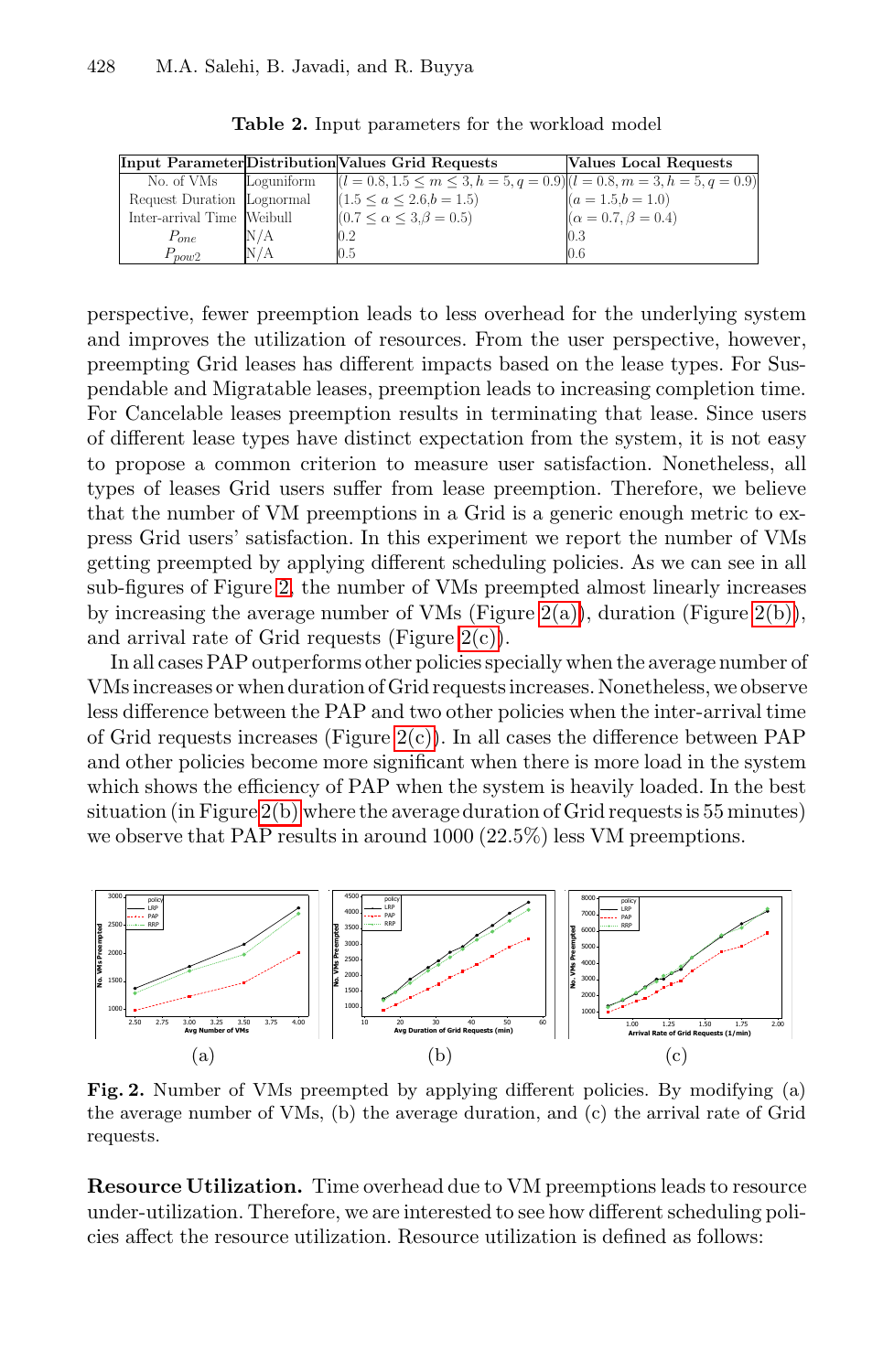$$
Utilization = \frac{computationTime}{totalTime}
$$
\n(17)

where:

$$
computationTime = \sum_{i=1}^{|L|} v(l_i) \cdot d(l_i)
$$
\n(18)

where  $|L|$  is the total number of leases allocated,  $v(l_i)$  is the number of VMs in lease  $l_i$ ,  $d(l_i)$  is the duration of lease  $l_i$ .

In this experiment we explore the impact of preempting VMs on the resource utilization as a system centric metric. In general, resource utilization resulted from applying PAP is better than other policies as depicted in Figure [3.](#page-10-0) However, the difference is more remarkable when the average number of VMs or arrival rate of Grid requests increases (Figures  $3(b)$  and  $3(c)$ ). We observe that PAP, which causes fewer preemptions, results in better resource utilization. In Figure [3\(b\),](#page-10-1) we can see that in all policies resource utilization becomes almost flat when Grid requests become long (more than 40 minutes). The reason is that when requests become long, the useful computation time dominates the overhead of VM preemptions. We can infer that VM preemption does not significantly affect resource utilization when requests are long (more than 40 minutes).



<span id="page-10-1"></span><span id="page-10-0"></span>**Fig. 3.** Resource utilization resulted from different policies. By modifying (a) the average number of VMs, (b) the average duration, and (c) the arrival rate of Grid requests.

**Average Response Time (ART).** We are interested in ART metric to see how the investigated scheduling policies affect response time of Best-Effort Grid requests. In fact, this metric measures the amount of time on average a Best-Effort lease should wait beyond its ready time to get completed. ART in each cluster is calculated based on the Equation [19.](#page-10-3)

<span id="page-10-3"></span><span id="page-10-2"></span>
$$
ART_j = \frac{\sum_{l \in \Delta} (c_l - b_l)}{|\Delta|} \tag{19}
$$

where  $\Delta$  is the set of Best-Effort leases.  $c_l$  and  $b_l$  show completion time and ready time for lease *l*, respectively. Then, ART over all clusters is the weighted average ART in each cluster.

According to the results in Figure [4,](#page-11-1) we conclude that PAP results in better ART for Grid requests. However, unlike the previous experiments, the response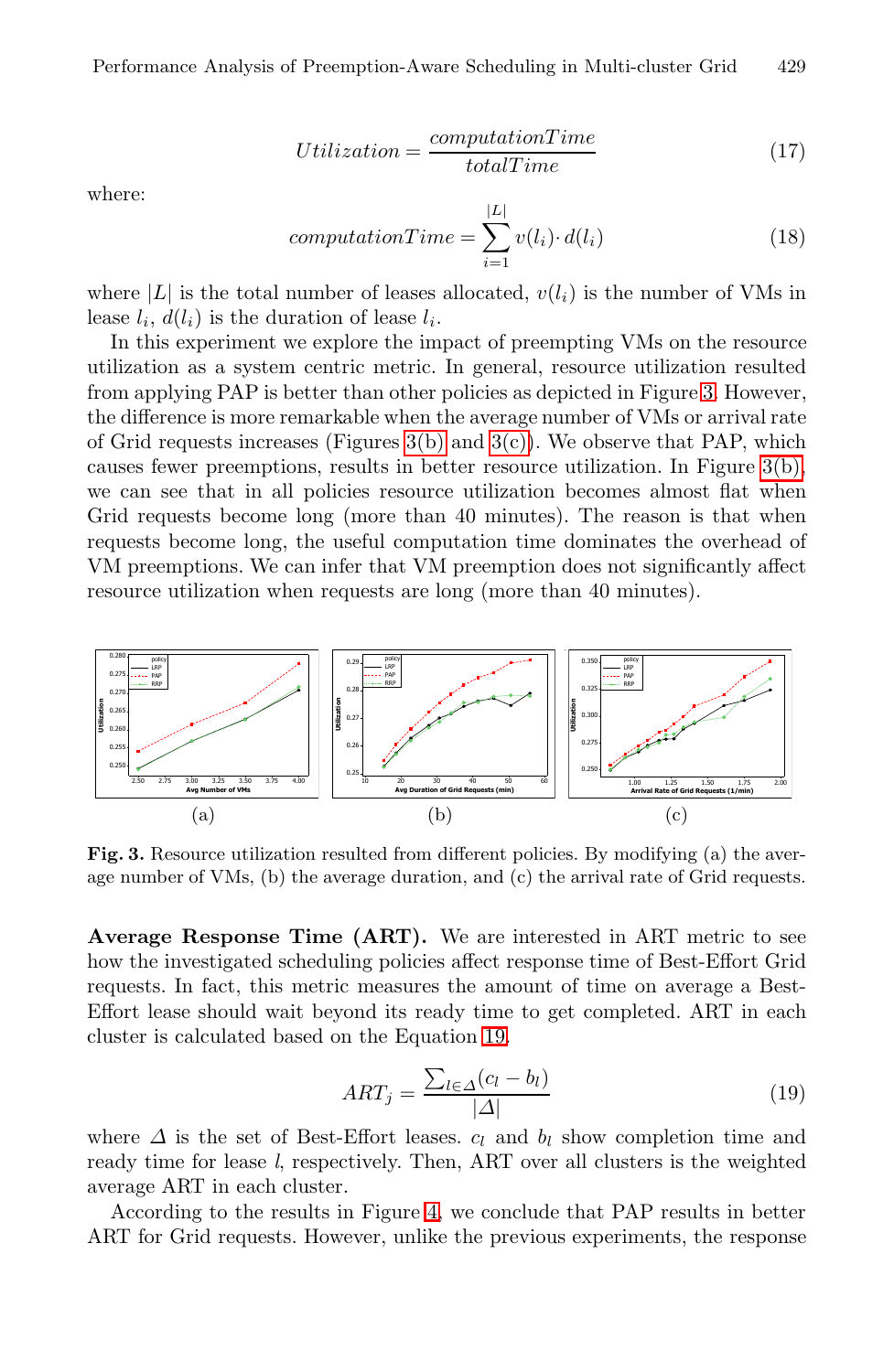time does not decrease significantly when the duration of the Grid requests increased (Figure  $4(b)$ ). The reason is that when the requests become longer, the duration and waiting times of requests normally become more dominant factor in response time comparing with the waiting times imposed because of preemption. Therefore, the number of VM preemptions is not significantly effective on average response time of the leases, particularly, when the average duration of leases is long.

We also conclude that ART does not change significantly by increasing the average number of VMs in the Grid requests (Figure  $4(a)$  after 3.5) or their inter-arrival time (Figure  $4(c)$  after 1.6). In fact in both cases by increasing average number of VMs of the Grid requests or their inter-arrival, more Deadline-Constraint Grid requests and even more local requests get rejected. This makes more places for other requests to fit in. Therefore, ART does not increase or even slightly decrease. For instance, in Figure  $4(c)$ , where the arrival rate for Grid requests is more than 1.6, we experience 13.5% improvement in ART.

<span id="page-11-3"></span>

<span id="page-11-4"></span><span id="page-11-2"></span><span id="page-11-1"></span>**Fig. 4.** Average response time resulted from different policies. By modifying (a) the average number of VMs, (b) the average duration, and (c) the arrival rate of Grid requests.

## <span id="page-11-0"></span>**5 Related Work**

Assuncao et al. [\[3\]](#page-12-0) have proposed adaptive partitioning of the availability times between local and Grid requests in each cluster. Each cluster submits its availability information to the IGG periodically. Therefore, there is a communication overhead between IGG and clusters for submitting availability information. Hence, there is a possibility that the availability information be imprecise.

Huedo et al. [\[9\]](#page-13-5) have investigated the usage of multiple meta-schedulers to make loosely coupled connection between Grids. They use Gridway to migrate jobs from a remote cluster when the job does not get the expected processing power. However, they do not discuss how we can prioritize organization level requests versus requests coming from other Grids.

Haizea [\[8\]](#page-13-1) is a lease scheduler which schedules a combination of advanced reservation and best effort leases. Haizea preempts best effort leases in favor of advance reservation requests. Sotomayor et al. [\[8\]](#page-13-1), have also investigated the overhead time imposed by preempting a lease in Haizea. By contrast, we propose a scheduling policy to decrease the number of preemptions in the system.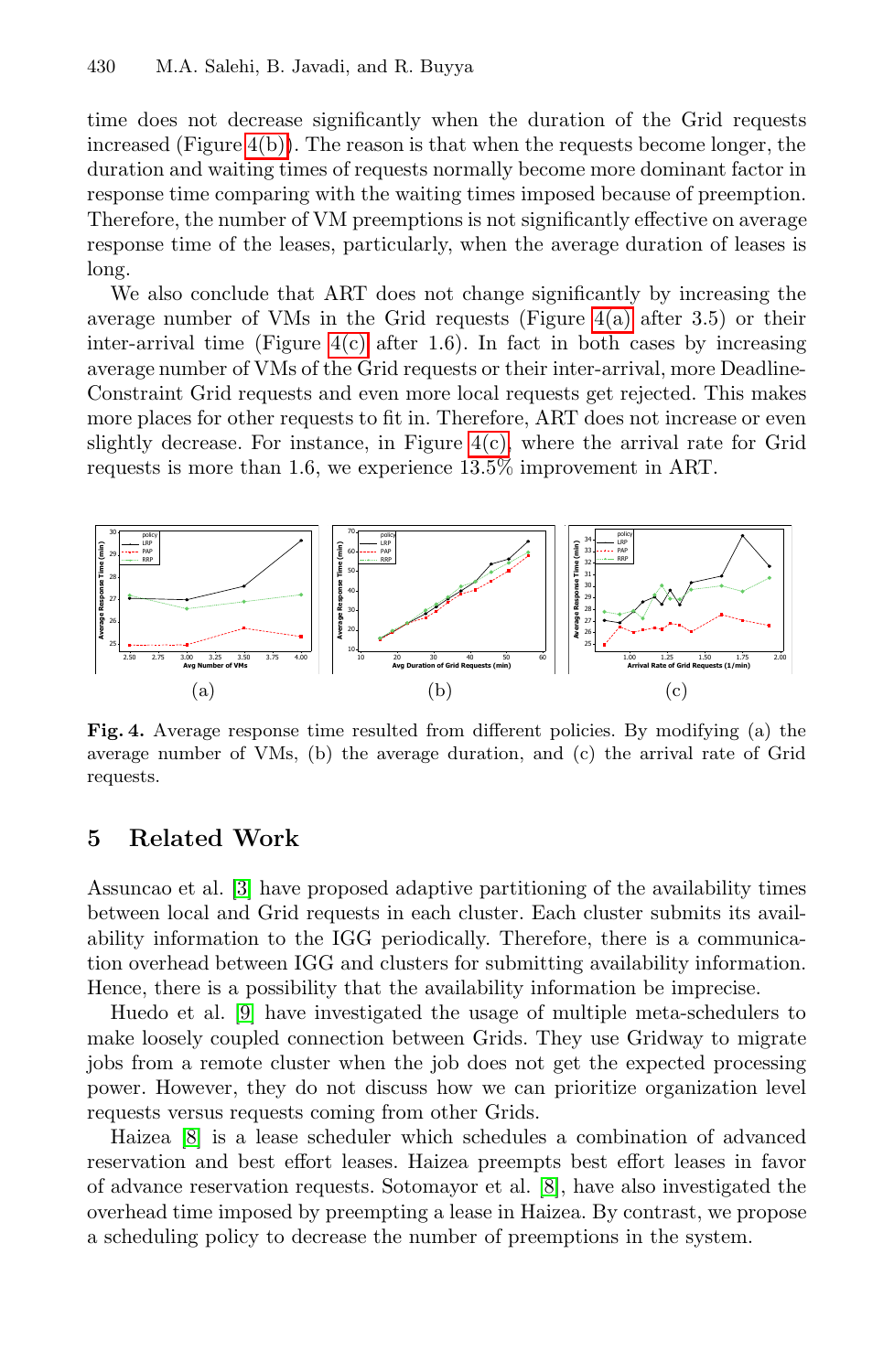Scojo-PECT [\[7\]](#page-13-6) is a preemptive scheduler that aims at making a fair share scheduling between different job classes of a Grid. The approach is applying coarse-grain time sharing and suspending VMs on disk. However, the authors do not consider the overhead of suspending VMs on disk in their evaluations. The main difference with our work is the goal of scheduling. We minimize the number of VM preemptions whereas Sodan et.al's goal is fair share scheduling.

Amar et al. [\[1\]](#page-12-3) have added preemption to cope with the non-optimality in on-line scheduling policies. The preemption policy prioritize jobs based on their remaining time as well as the job's weight. Our research is different with this work in the sense that they do not consider the lease based resource provisioning. Moreover, we try to minimize the number of preemption in a Grid where several types of Grid requests coexist.

Kettimuthu et al. [\[4\]](#page-13-7) proposed a preemption policy, which is called Selective Suspension, where an idle job can preempt a running job if the suspension factor is adequately more than running job. The authors do not specify how to minimize the number of preemptions, instead, they decide when to do the preemption.

## <span id="page-12-2"></span>**6 Conclusions and Future Work**

In this research we proposed a preemption-aware scheduling policy (PAP) in IGG, as a virtualized multi-cluster resource sharing environment, that minimizes the side-effects of VM preemptions. Experimental results indicate that PAP resulted in up to 1000 less VM preemptions (22.5% improvement) comparing with other policies in a two-day-long workload. This decrease in number of VM preemptions improves the utilization of the resources and decreases average response time of the Grid requests (up to 13.5%). We believe that our policy is extensively applicable in lease-based Grid/Cloud resource providers where requests with higher priority coexist with other requests. A nice application is in Cloud (IaaS) providers where there is certain priorities between different users; and resource owners tend to minimize the number of VM preemptions. In future we plan to investigate how IGG can consider deadline and other QoS issues in its scheduling. Another extension would be considering co-allocation of the incoming Grid requests on different clusters to further decrease the number of preemptions.

## <span id="page-12-3"></span>**References**

- 1. Amar, L., Mu'alem, A., Stößer, J.: The power of preemption in economic online markets. In: Altmann, J., Neumann, D., Fahringer, T. (eds.) GECON 2008. LNCS, vol. 5206, pp. 41–57. Springer, Heidelberg (2008)
- <span id="page-12-1"></span>2. Amini Salehi, M., Javadi, B., Buyya, R.: Resource provisioning based on leases preemption in intergrid. In: Proceeding of the 34th Australasian Computer Science Conference (ACSC 2011), Perth, Australia, pp. 25–34 (2011)
- <span id="page-12-0"></span>3. de Assunção, M.D., Buyya, R.: Performance analysis of multiple site resource provisioning: Effects of the precision of availability information. In: Sadayappan, P., Parashar, M., Badrinath, R., Prasanna, V.K. (eds.) HiPC 2008. LNCS, vol. 5374, pp. 157–168. Springer, Heidelberg (2008)